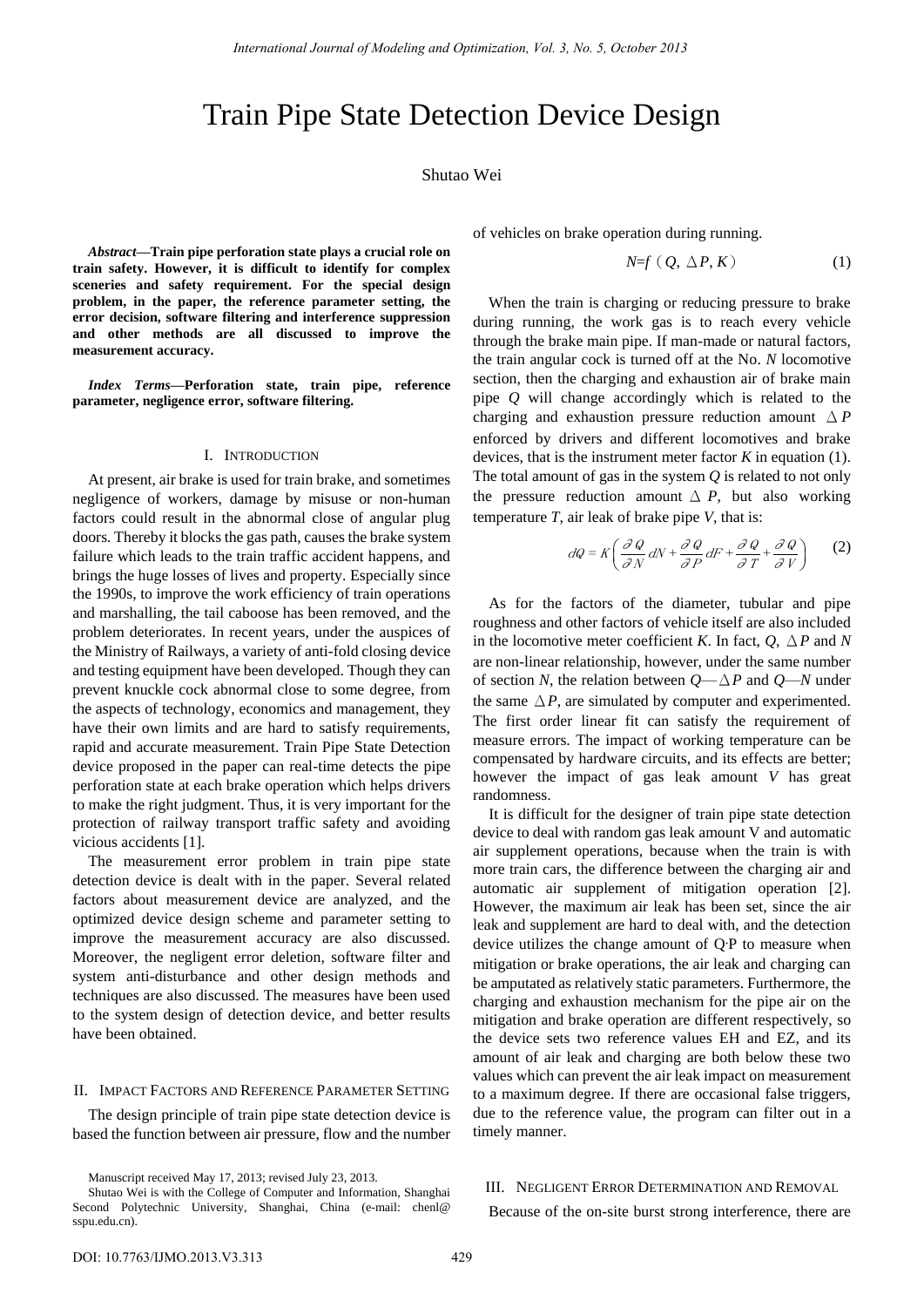inevitable air leak when the train runs with more cars and the air surge impact of train pipe air flow under different road conditions, and the mistaken triggers caused by a variety of causes in the train running, the measure data list has inevitable negligent errors. It is an error that is obviously in consistent with the fact, is a serious distortion of the measurement results, and is the main reason for the low measurement accuracy of the detection equipment. Thus, it must be removed [3].

The negligent determination criterion generally uses the White rule with the measure numbers  $n \rightarrow \infty$ . It uses  $3 \sigma$  as decision method, and has been widely applied to many computer processing software [4]. However, when *n* is a limited value, it is obviously less reliable. If the *t* distribution (student distribution) is adopted which is suitable for limited measurement, then the decision acquisition related with t and freedom degree *n* has also a lot of problem in use. If the confidence probability is set to too small, the normal measurement data may be as abnormal data and deleted; otherwise, if it is too big, the abnormal data cannot be pick out. In the actual measurement, the pressure value *P* of the brake pipe is less affected by various factors, and the measurement consistency of flow *Q* is worse, and is easily affected by other factors. After careful analysis of the *P* and *Q* measurement data, the following categories of data are removed from the detection list [3].

1) The corresponding *P* and *Q* value when the pressure change amount  $\Delta p < \frac{1}{2} \Delta p_{\text{min}}$ .

2) The corresponding *Q* when the pressure change

amount  $\frac{\Delta p}{2} \geq \frac{\Delta p_{\min}}{2}$  $\Delta p > \frac{1}{2} \Delta p_{\text{min}}$  and *Q* is greater than  $Q_{\text{max}}$ .

3) The corresponding *P* and *Q* when the pressure change rate  $P' < P'_{\text{min}}$ .

4) The corresponding *P* and *Q* when the polarity consistency of pressure change rate  $P'$  is  $< 80\%$ .

where,  $\Delta P_{\text{min}}$  is the minimum pressure change of brake pipe with the minimum effective operation, and  $Q_{\text{max}}$  is the corresponding flow value in the maximum measurement scope with effective operation.

The above judgment rules are located in different positions of programs which can effectively remove the negligent error interference, increase greatly the measurement data reliability. The data dealt with by the above program can be considered as consistent effective measuring data, and they will be further processed by micro controller according to some algorithm rules.

### IV. SOFTWARE FILTERING

This kind of complex system having a variety of non-ideal factors, the signal bond detected by device has great randomness, and its characteristics can only be described by statistics. The traditional filtering method is impossible to separate unwanted signal from the measure data list. Therefore, to obtain a higher credits useful data, the software algorithm extracting real data is adopted. Furthermore, because its strong self-adaptability, its effect is beyond the reach of hardware filter circuit [5]. Of course, taking up a lot of CPU running time is its fatal weakness. Whether or not the software filtering is added into system is entirely dependent on the frequency of signal change, A/D conversion rate and reasonable selection of sample numbers and other factors.

For n numbers of data collection, there is negligent error caused by system error, random error and burst interference which all deviate data from the true value. At this time, the n-m measure data arithmetic mean value  $\bar{y}$  is as the true value of measurement results excluding m error data.

$$
\overline{y} = \frac{1}{n-m} \sum_{i=1}^{n=m} yi
$$
 (3)

where, *yi* is the ith system parameter measurement value.

The arithmetic mean value  $\overline{y}$  of limited numbers of measurement sequences replaces the true value *y* which applies the arithmetic mean principle[5]. The value of *N* is determined by system characteristics and complies with Bessel root mean square error formula.

$$
\lambda = \sqrt{\frac{1}{n - m - 1} \sum_{i=1}^{n - m} [yi - \bar{y}]^2}
$$

$$
= \sqrt{\frac{1}{n - m - 1} \sum_{i=1}^{n - m} [\Delta yi]^2} = \sqrt{\frac{\varepsilon \min}{n - m - 1}}
$$
(4)

The formula not only illustrates the error square sum  $\varepsilon$ that the arithmetic mean value replaces the true value is the smallest, and the more numbers of data collection, the smaller the value of  $\lambda$  is. But,  $\lambda$  reduces according to the rate of  $\sqrt{n-m-1}$ , so the reduced rate of  $\lambda$  is much slower than *n*-*m*. After n-m.>10, the reduced effect is not obvious. Moreover, when n is too large, the equal precision measurement condition does not exist. Thus,  $n-m = 4 \sim 10$  is more suitable. In the paper, the proposed detection device considers the value as 8 according to the measurement accuracy requirement and speed and other factors. The software filter method is very effective for enhancing the measurement accuracy of device.

#### V. SYSTEM ANTI-INTERFERENCE

To improve the system anti-interference performance, avoid strong external electromagnetic interference on the weak signal, in the detection device the sensor and signal conditioning board are placed on the same detection box, and shorten their connection line as much as possible. The detection box is directly connected in series in the train brake pipe. The signal conditioning board sends the amplified current signal. This current signal is not sensitive to the change of the excitation voltage, long wire transmission error will not be generated for voltage drop or induced noise which enhances greatly its anti-interference ability. The 4-core cable is used to connect the measuring box and host which effectively prevents the space of electromagnetic waves from the external input [6].

In the experiment, it is discovered that despite the use of such strict preventive measures, the measurement